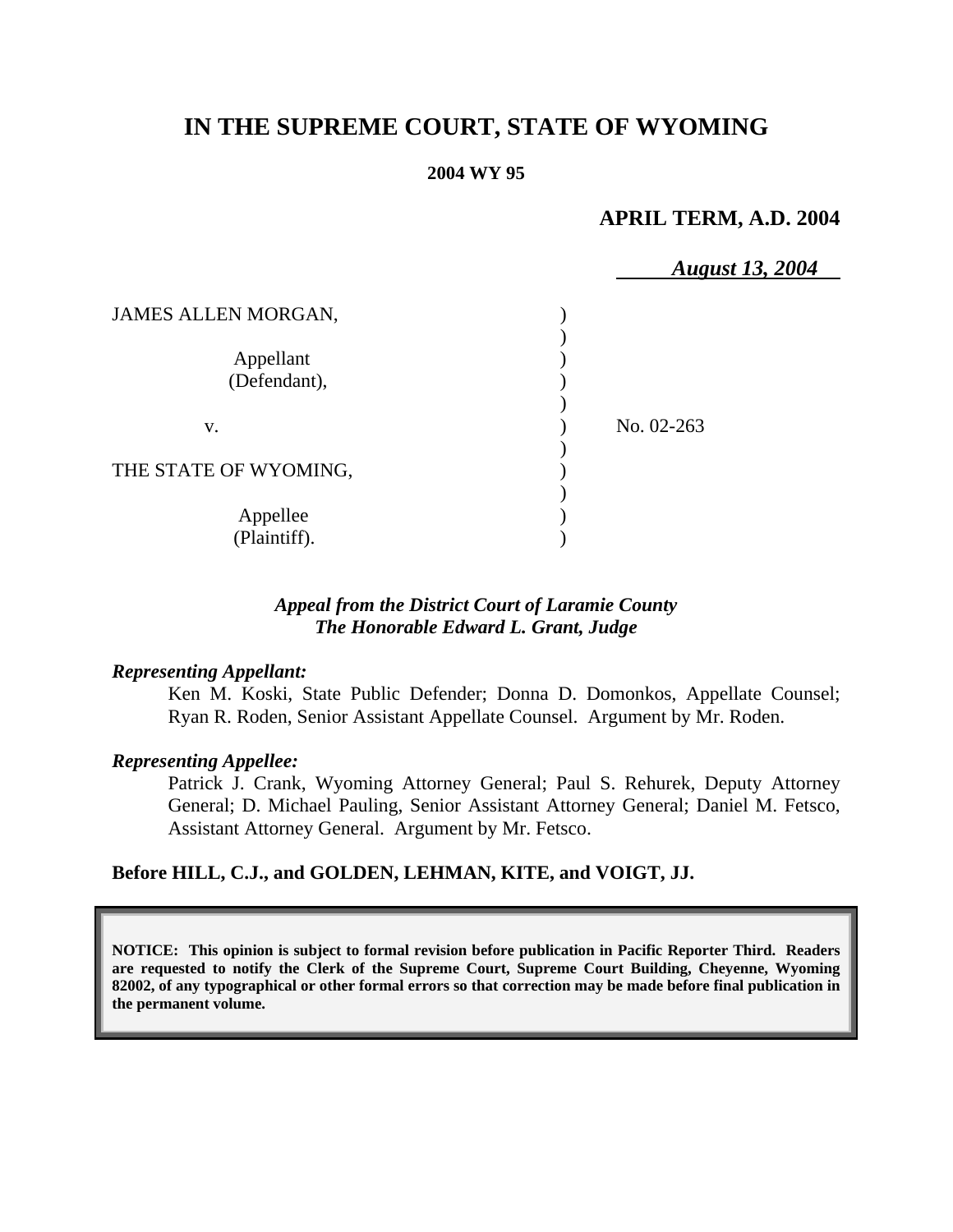#### **GOLDEN**, Justice.

[¶1] Appellant James Allen Morgan entered a conditional plea of guilty to two counts of possession of marijuana. He reserved his right to appeal the district court's denial of his motion to suppress the evidence seized during, and as the result of, the search of his disabled vehicle. Specifically, Morgan complains that a drug dog sniff of the exterior of the vehicle was an illegal search under the Fourth Amendment to the United States Constitution and Article 1, Section 4 of the Wyoming Constitution. He also claims the State failed to establish the reliability of the canine. This Court concludes that the canine sniff was not a search under the Fourth Amendment to the United States Constitution and that Morgan did not present a sufficient state constitutional analysis. We further hold that Morgan did not properly preserve his right to contest the State's failure to establish the reliability of the drug dog. Consequently, we affirm.

#### **ISSUES**

[¶2] Morgan articulates two issues on appeal:

I. Whether the district court erred in denying appellant's motion for suppression of all evidence discovered by and because of the drug dog's initial sniff of appellant's broken down vehicle?

II. Whether the State failed to establish that the drug dog use[d] by Patrolman Peech was reliable?

Appellee State of Wyoming phrases the issues a little differently:

I. Did the district court properly deny appellant's motion to suppress evidence?

II. Was the State required to establish that the drug dog was reliable, and was such claim preserved by appellant's conditional guilty plea?

#### **FACTS**

[¶3] On November 18, 2001, Morgan and Daniel Fisher were traveling northbound on Interstate 25 in Laramie County. Their vehicle experienced mechanical difficulties, and they pulled to the side of the road. Highway Patrolman Benjamin Peech proceeded to the scene after receiving a call concerning the disabled vehicle. Morgan and Fisher identified themselves to the patrolman and asked him to take them to a nearby truck stop.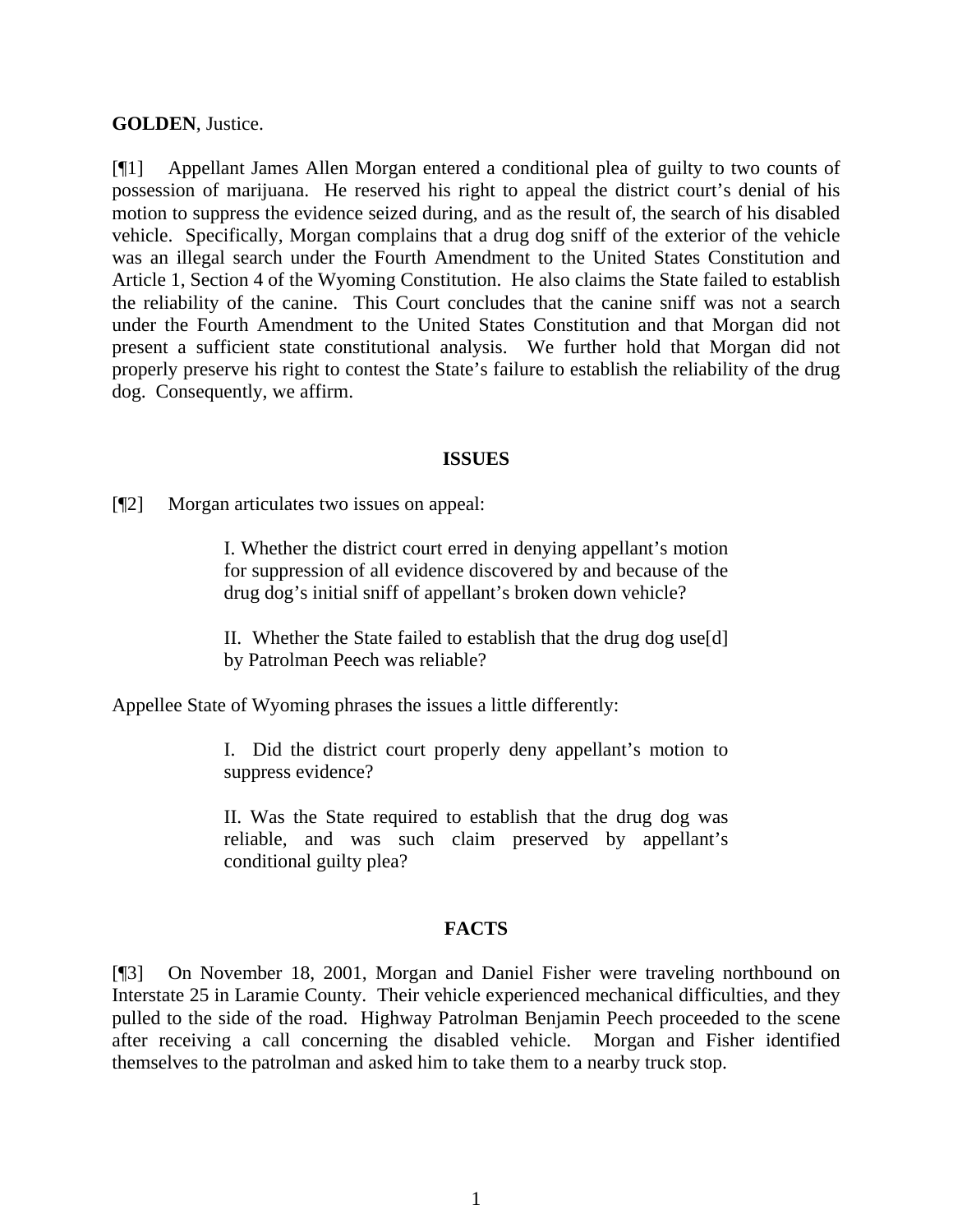[¶4] Patrolman Peech thought he recalled Morgan's name from a prior drug intelligence report. Consequently, after he left the men at the truck stop, he asked dispatch to run criminal history checks on them. The criminal history checks revealed that Morgan had a prior drug conviction. Patrolman Peech requested that a canine unit from the Laramie County Sheriff's Department meet him at the disabled vehicle. Deputy Sheriff Rivers commanded his drug dog to sniff around the exterior of the vehicle, and the drug dog alerted.

[¶5] Patrolman Peech returned to the truck stop to visit with Morgan and Fisher, while Deputy River and the dog remained with the vehicle. A third officer, Deputy Camery, joined Patrolman Peech at the truck stop. The officers located Morgan and Fisher in the coffee shop, and Patrolman Peech asked Morgan to accompany him outside. The patrolman informed Morgan that he thought he recalled his name from a drug intelligence report and that the drug dog had alerted to the vehicle. Morgan denied that there were any controlled substances in the vehicle. Patrolman Peech then spoke with Fisher. Fisher admitted that there was a small amount of marijuana and a marijuana pipe in the vehicle. He also consented to a search of his person, during which Patrolman Peech discovered a small amount of methamphetamine in his wallet.

[¶6] Morgan and Fisher agreed to accompany the officers back to the disabled vehicle. Morgan rode with Deputy Camery, and Fisher rode with Patrolman Peech. During the trip, Fisher again admitted that there were drug paraphernalia and small amounts of controlled substances in the vehicle. When they arrived at the vehicle, Patrolman Peech asked Morgan for the keys, and he complied. Patrolman Peech unlocked the doors, and Deputy Rivers directed the dog to enter the vehicle. The dog alerted to a red and black duffle bag which belonged to Morgan. The patrolman searched the bag and discovered a plastic bag containing eight ounces of marijuana.

[¶7] The State charged Morgan with one count of possession of marijuana with intent to deliver, in violation of Wyo. Stat. Ann.  $\S$  35-7-1031(a)(ii), and one count of possession of more than three ounces of marijuana, in violation of  $\S$  35-7-1031(c)(iii). Morgan filed a motion to suppress the evidence gathered during the search of his person, the vehicle, and his luggage. He argued that the canine sniff of the exterior of his vehicle amounted to a search, which was not justified by probable cause or a reasonable articulable suspicion of criminal conduct. The district court held a hearing and denied Morgan's motion to suppress.

[¶8] Morgan and the State entered into a plea agreement in which Morgan conditionally pled guilty to the felony charge of possession of more than three ounces of marijuana and a misdemeanor charge of possession of marijuana. Morgan reserved his right to appeal the district court's denial of his motion to suppress. The district court sentenced Morgan to serve a suspended sentence of three to five years in prison for the felony and sixty days in county jail for the misdemeanor. Morgan filed a timely notice of appeal.

### **DISCUSSION**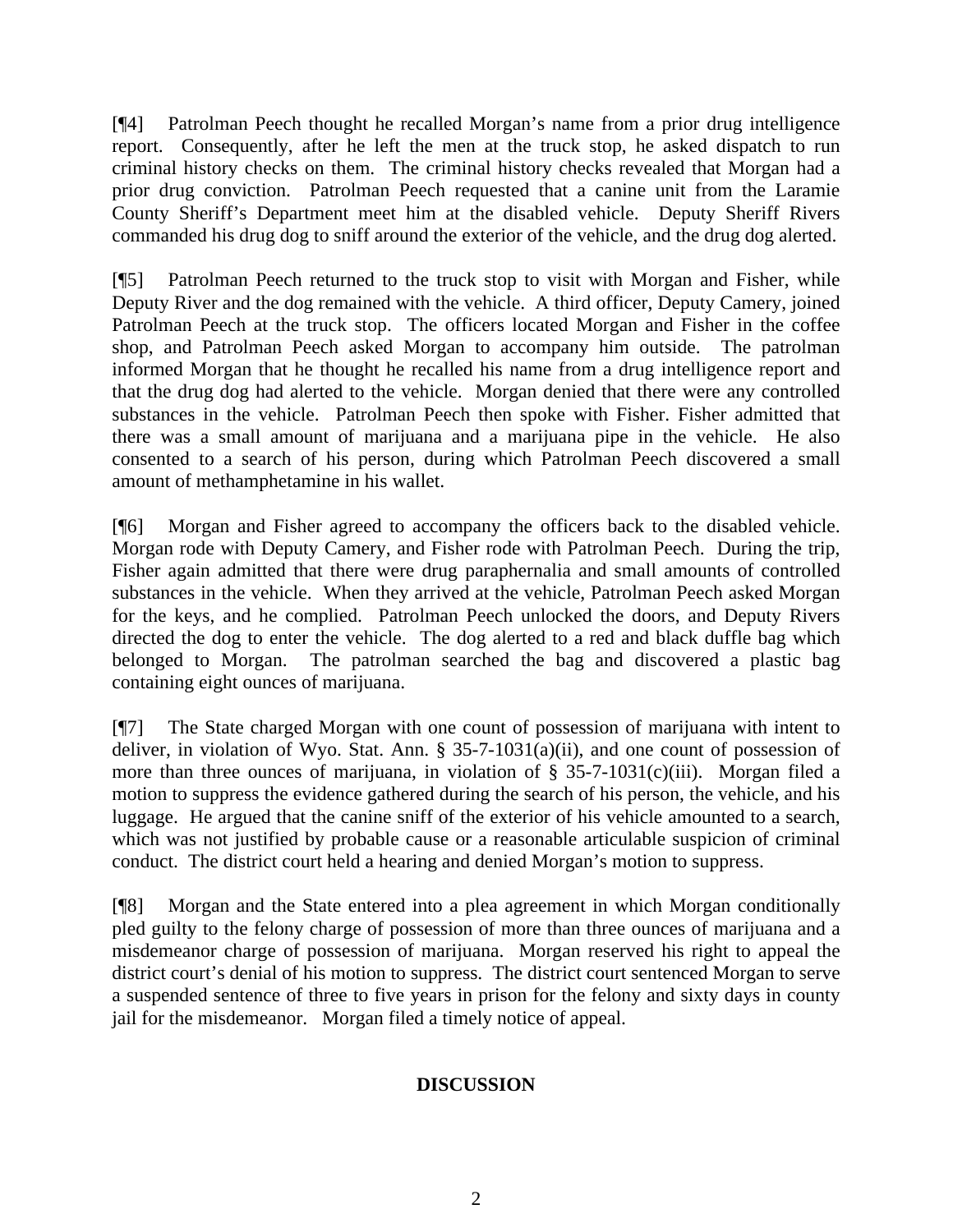### **A. Standard of Review**

[¶9] Our standard for reviewing a district court's decision on a motion to suppress has been stated as follows:

> Findings on factual issues made by the district court considering a motion to suppress are not disturbed on appeal unless they are clearly erroneous. *Wilson v. State,* 874 P.2d 215, 218 (Wyo. 1994). Since the district court conducts the hearing on the motion to suppress and has the opportunity to assess the credibility of the witnesses, weigh the evidence, and make the necessary inferences, deductions, and conclusions, evidence is viewed in the light most favorable to the district court's determination. *Id.* The issue of law, whether an unreasonable search or seizure has occurred in violation of constitutional rights, is reviewed de novo. *Id.; Brown v. State,* 944 P.2d 1168, 1170-71 (Wyo. 1997).

*McChesney v. State,* 988 P.2d 1071, 1074 (Wyo. 1999); *see also Damato v. State,* 2003 WY 13, ¶7, 64 P.3d 700, ¶7 (Wyo. 2003); *Meadows v. State,* 2003 WY 37, ¶14, 65 P.3d 33, ¶14 (Wyo. 2003).

### **B. Dog Sniff**

[¶10] Morgan argues that the canine's sniff of the exterior of his vehicle amounted to a search under the Fourth Amendment to the United States Constitution. He claims, therefore, that the officer should have had probable cause or, at least, a reasonable articulable suspicion of criminal conduct before he ordered the canine sniff. The State maintains that the canine sniff was not a search entitled to Fourth Amendment protection.

[¶11] Although this Court has earlier decided cases involving canine sniffs, *see e.g.*, *Damato*; *Putnam v. State,* 995 P.2d 632 (Wyo. 2000); *State v. Welch,* 873 P.2d 601 (Wyo. 1994), this is the first case which squarely presents the issue whether or not a canine sniff of the exterior of a vehicle amounts to a search. In *Damato* and *Welch*, the appellants complained that they had been illegally seized after traffic stops when the authorities made them wait for a dog to conduct a sniff test of their automobiles. *Damato,* ¶15; *Welch,* 873 P.2d at 605. There was no discussion, in either case, of whether or not a canine sniff amounts to a search. *Id.* In *Putnam,* we rhetorically broached the issue of the propriety of a dog sniff*,* but ultimately concluded that the appellant did not have standing to contest the search of the vehicle. 996 P.2d at 639. In the case at bar, Morgan was not detained while the canine sniff took place, and he has standing to contest the search of the vehicle. Consequently, the question of whether or not a canine sniff around the exterior of a vehicle amounts to a constitutionally protected search is directly at issue in this case.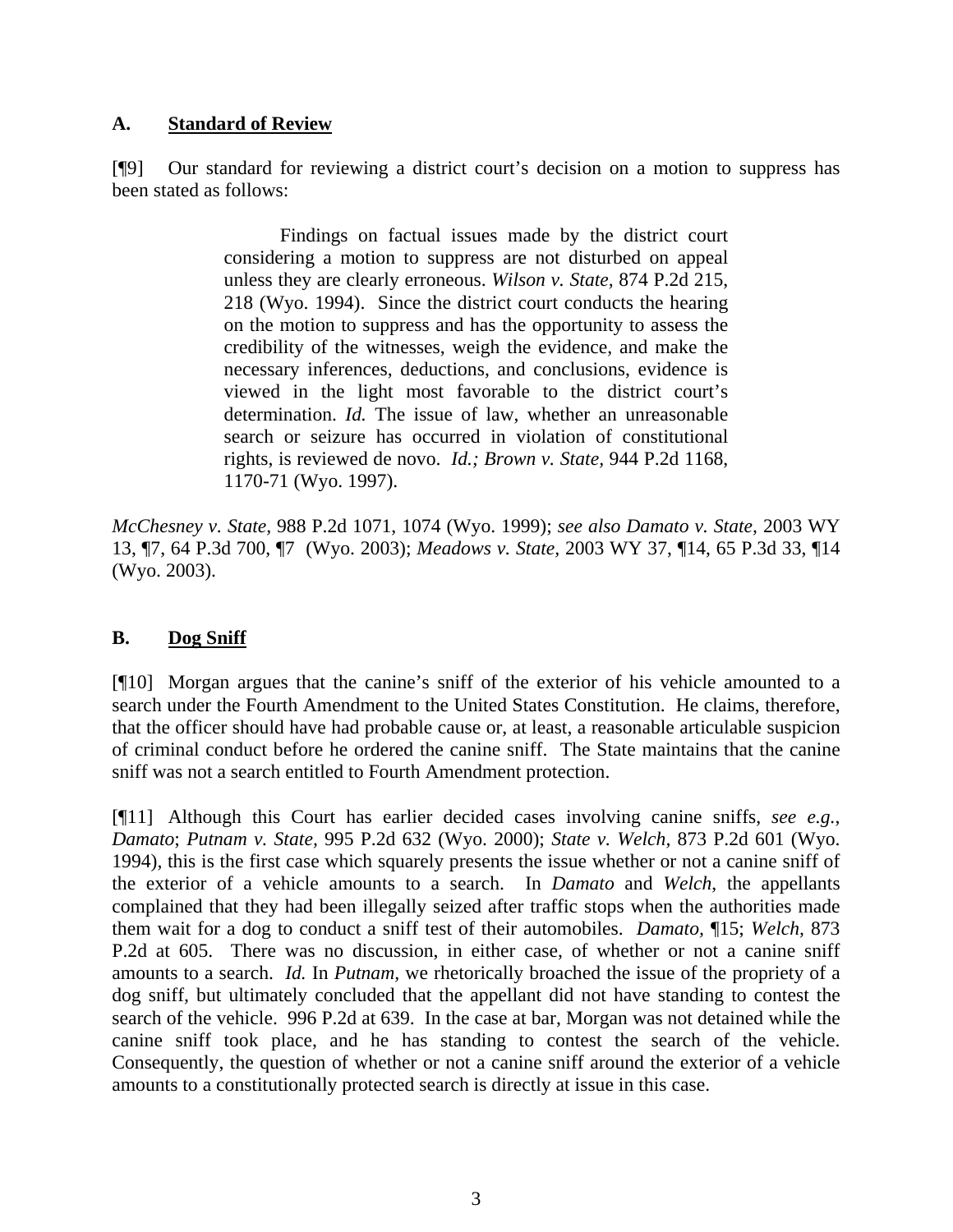[¶12] The Fourth Amendment to the United States Constitution protects "[t]he right of people to be secure in their persons, houses, papers, and effects, against unreasonable searches and seizures." U.S. Const. amend. IV. The beginning point for our analysis of an issue involving the Fourth Amendment to the United States Constitution is, of course, the United States Supreme Court. In *United States v. Place,* 462 U.S. 696, 103 S. Ct. 2637, 77 L. Ed. 2d 110 (1983), Place argued that he was subjected to an illegal search and seizure under the Fourth Amendment when law enforcement authorities detained his luggage for ninety minutes in a public airport. During the detention of his luggage, the authorities had a trained narcotics dog sniff the luggage. *Id*. at 699, 103 S. Ct. at 2640. The Court ruled that the authorities' seizure of Place's luggage violated the Fourth Amendment. *Id.* at 710, 103 S. Ct. at 2646. Nevertheless, in the course of reaching that decision, the United States Supreme Court opined that a canine sniff of luggage in an airport was not a search within the meaning of the Fourth Amendment. *Id.* at 706-07, 103 S. Ct. at 2644-45. The High Court reasoned:

> The Fourth Amendment protects people from unreasonable government intrusions into their legitimate expectations of privacy. We have affirmed that a person possesses a privacy interest in the contents of personal luggage that is protected by the Fourth Amendment. A "canine search" by a well-trained detention dog, however does not require opening the luggage. It does not expose noncontraband items that otherwise would remain hidden from public view, as does, for example, an officer's rummaging through the contents of the luggage. Thus, the manner in which information is obtained through this investigative technique is much less intrusive than a typical search. Moreover, the sniff discloses only the presence or absence of narcotics, a contraband item. Thus, despite the fact that the sniff tells the authorities something about the contents of the luggage, the information obtained is limited. This limited disclosure also ensures that the owner of the property is not subjected to the embarrassment and inconvenience entailed in less discriminate and more intrusive investigative methods.

> In these respects, the canine sniff is *sui generis*. We are aware of no other investigative procedure that is so limited both in the manner in which the information is obtained and in the content of the information revealed by the procedure. Therefore, we conclude that the particular course of investigation that the agents intended to pursue here – exposure of the respondent's luggage, which was located in a public place, to a trained canine – did not constitute a "search" within the meaning of the Fourth Amendment.

*Id*. (citations and quotation marks omitted).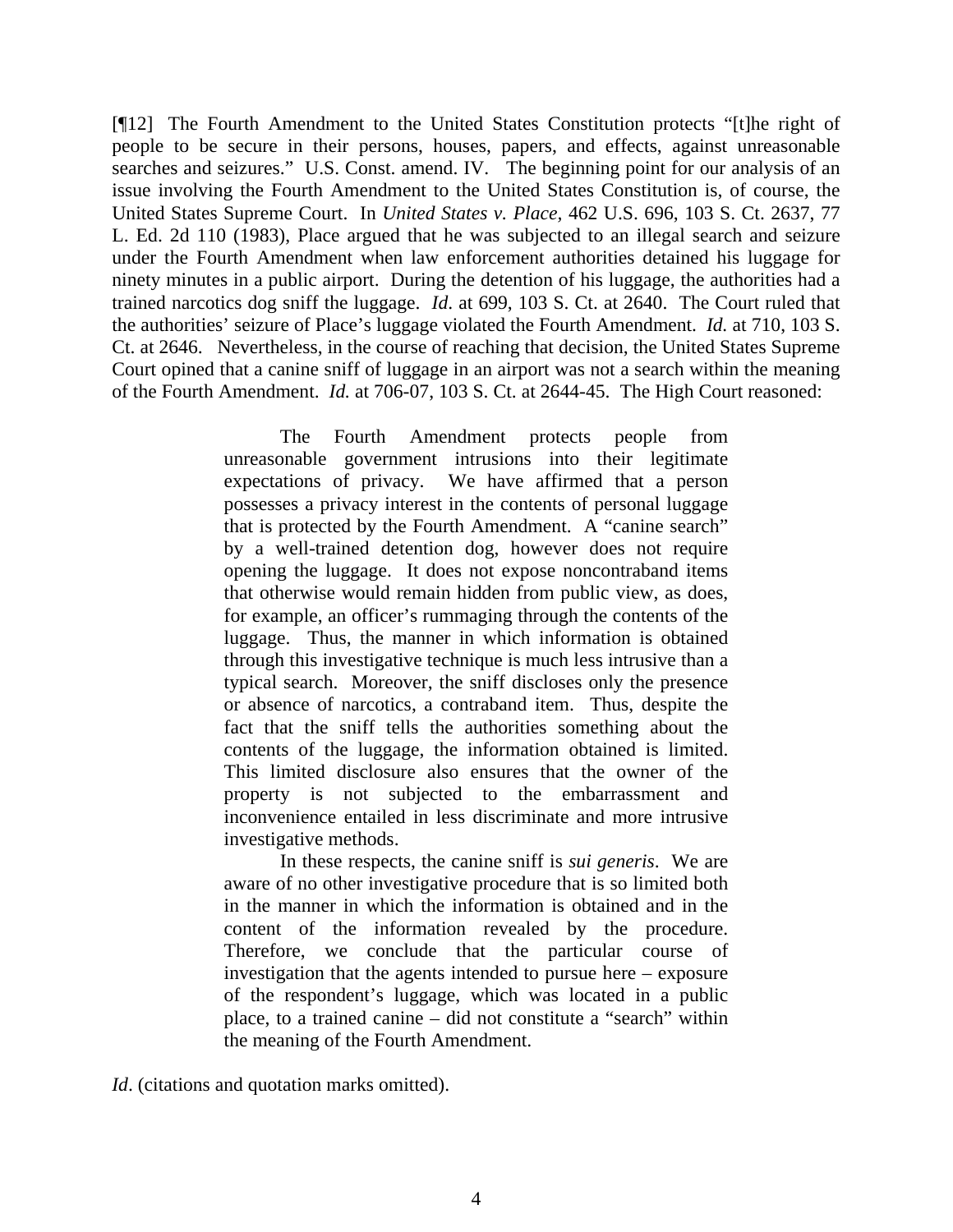[¶13] Just a year later, the United States Supreme Court reiterated its position that investigative techniques which are limited to determining the presence or absence of illegal items are not searches within the purview of the Fourth Amendment. In *United States v. Jacobsen,* 466 U.S. 109, 104 S. Ct. 1652, 80 L. Ed. 2d 85 (1984), the Court concluded that a field test to determine whether cocaine was present did not infringe upon a reasonable expectation of privacy. *Id.* at 122-24, 104 S. Ct. at 1661-62. Thus, the Supreme Court has clearly stated that when a test reveals only the absence or presence of contraband items, it is not a search because it does not intrude upon a legitimate privacy interest. *Id*.; *Place,* 462 U.S. at 706-07, 103 S. Ct. at 2644. *See also*, *United States v. Morales-Zamora,* 914 F.2d 200, 204-05 (10<sup>th</sup> Cir. 1990); *United States v. Colyer*, 878 F.2d 469, 476-77 (D.C. Cir. 1989).

[¶14] Many commentators and legal scholars have criticized or questioned the Supreme Court's statement in *Place* that the dog sniff of the luggage was not a search. *See, e.g*., Hope Walker Hall, *Sniffing out the Fourth Amendment: United States v. Place—Dog Sniffs—Ten Years Later,* 46 Me. L. Rev. 151, 152 (1994); 1 Wayne L. Lafave, *Search and Seizure* § 2.2(f) (3d. ed. 1996). They have called upon federal courts of appeal to dismiss the conclusion as dictum. *Id.* Nevertheless, federal circuit courts, including Wyoming's own Tenth Circuit Court of Appeals, continued to rely upon and follow the *Place* ruling. *See,* e.g., United States v. Hunnicutt, 135 F.3d 1345, 1350 (10<sup>th</sup> Cir. 1998); United States v. *Ludwig,* 10 F.3d 1523, 1527 (10th Cir. 1993); *Morales-Zamora,* 914 F.2d at 203-04.

[¶15] The Supreme Court finally put to rest the confusion over this issue when it reaffirmed that a canine sniff is not a search in *City of Indianapolis v. Edmond,* 531 U.S. 32, 40, 121 S. Ct. 447, 453, 148 L. Ed. 2d 333 (2000). In *Edmond,* the Supreme Court specifically held that a drug dog sniff of stopped cars at a drug interdiction checkpoint did not amount to a search. *Id.* The Court stated:

> The fact that officers walk a narcotics-detection dog around the exterior of each car at the Indianapolis checkpoints does not transform the seizure into a search. Just as in *Place,* an exterior sniff of an automobile does not require entry into the car and is not designed to disclose any information other than the presence or absence of narcotics. Like the dog sniff in *Place,* a sniff by a dog that simply walks around a car is much less intrusive than a typical search.

*Id.* (citations and quotation marks omitted).

[¶16] Despite the Supreme Court's clear language in *Edmond,* Morgan argues that *Kyllo v. United States,* 533 U.S. 27, 121 S. Ct. 2038, 150 L. Ed. 2d 94 (2001), undermines the *Place*  decision and supports his argument that the canine sniff of his vehicle amounted to an unconstitutional search. In *Kyllo,* a law enforcement agent suspected that Kyllo was growing marijuana in his home. *Id.* at 29, 121 S. Ct. at 2041. High-intensity lamps are typically required in order to grow marijuana indoors. *Id.* The agent, therefore, used a thermal imager to scan Kyllo's home to determine whether unusual amounts of infrared radiation were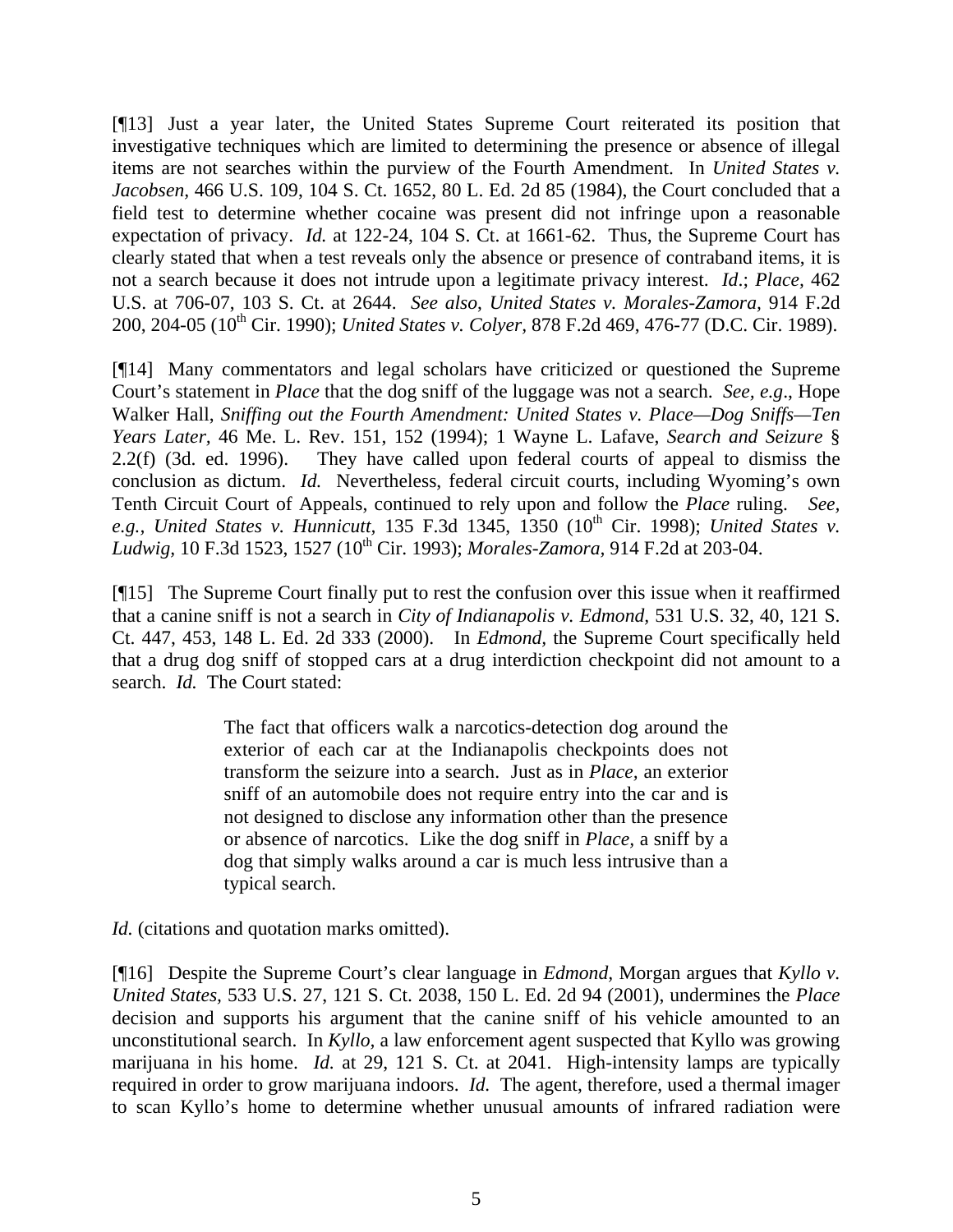emitting from the home. *Id.* at 29-30, 121 S. Ct. at 2041. The scan was performed from outside of the home and revealed that the roof over the garage and a side wall of the home were "relatively hot compared to the rest of the home and substantially warmer than neighboring homes . . . ." *Id.* at 30, 121 S. Ct. at 2041. Based on the results of the scan and other information, the agent procured a search warrant to physically search the home. *Id.* 

[¶17] Kyllo appealed the denial of his motion to suppress the evidence on the basis that the thermal imaging scan amounted to an illegal search of his home. The United States Supreme Court concluded that the thermal imaging scan was a search. *Id.* at 34-35, 121 S. Ct. at 2043. The Supreme Court reasoned:

> We think that obtaining by sense-enhancing technology any information regarding the interior of the home that could not otherwise have been obtained without physical "intrusion into a constitutionally protected area," *Silverman* [*v. United States*]*,*  365 U.S. [505] at 512, [81 S. Ct. 679, 5 L. Ed. 2d 734 (1961),] constitutes a search – at least where (as here) the technology in question is not in general public use. This assures preservation of that degree of privacy against government that existed when the Fourth Amendment was adopted.

530 U.S. at 34, 121 S. Ct. at 2043.

[¶18] The *Kyllo* decision does not undermine the validity of *Place* or *Edmond* or mandate a finding that the canine sniff of the exterior of Morgan's vehicle was a search. The differences between a thermal imaging scan of a person's home and a canine sniff of the exterior of an automobile are apparent. A person's home is sacrosanct in Fourth Amendment jurisprudence. "'At the very core' of the Fourth Amendment 'stands the right of a man to retreat into his own home and there be free from unreasonable governmental intrusion.'" *Kyllo,* 530 U.S. at 31, 121 S. Ct. at 2041 (quoting *Silverman,* 365 U.S. at 511). Although an automobile is entitled to limited Fourth Amendment protection, the Supreme Court has repeatedly recognized there is a reduced expectation of privacy with motor vehicles. *See, e.g., Edmond,* 531 U.S. at 40, 121 S. Ct. at 453; *Florida v. White,* 526 U.S. 559, 563-64, 119 S. Ct. 1555, 1558, 143 L. Ed. 2d 748 (1999); *California v. Carney,* 471 U.S. 386, 390-93, 105 S. Ct. 2066, 2068-70, 85 L. Ed. 2d 406 (1985); *Carroll v. United States,* 267 U.S. 132, 153, 45 S. Ct. 280, 285, 69 L. Ed 543 (1925). Moreover, the United States Supreme Court emphasized in *Place* and *Edmond* that a canine sniff is limited to the determination of the existence or nonexistence of contraband. *Place,* 462 U.S. at 707, 103 S. Ct. at 2644-45; *Edmond,* 531 U.S. at 40, 121 S. Ct. at 453. In contrast, the thermal imaging scan in *Kyllo* revealed the presence or absence of infrared radiation, which is not, in and of itself, illegal. Federal law, therefore, clearly holds that Fourth Amendment protections do not extend to canine sniffs of the exterior of an automobile. We conclude, therefore, that Morgan was not subjected to a search protected by the Fourth Amendment when Patrolman Peech ordered the canine sniff of his vehicle.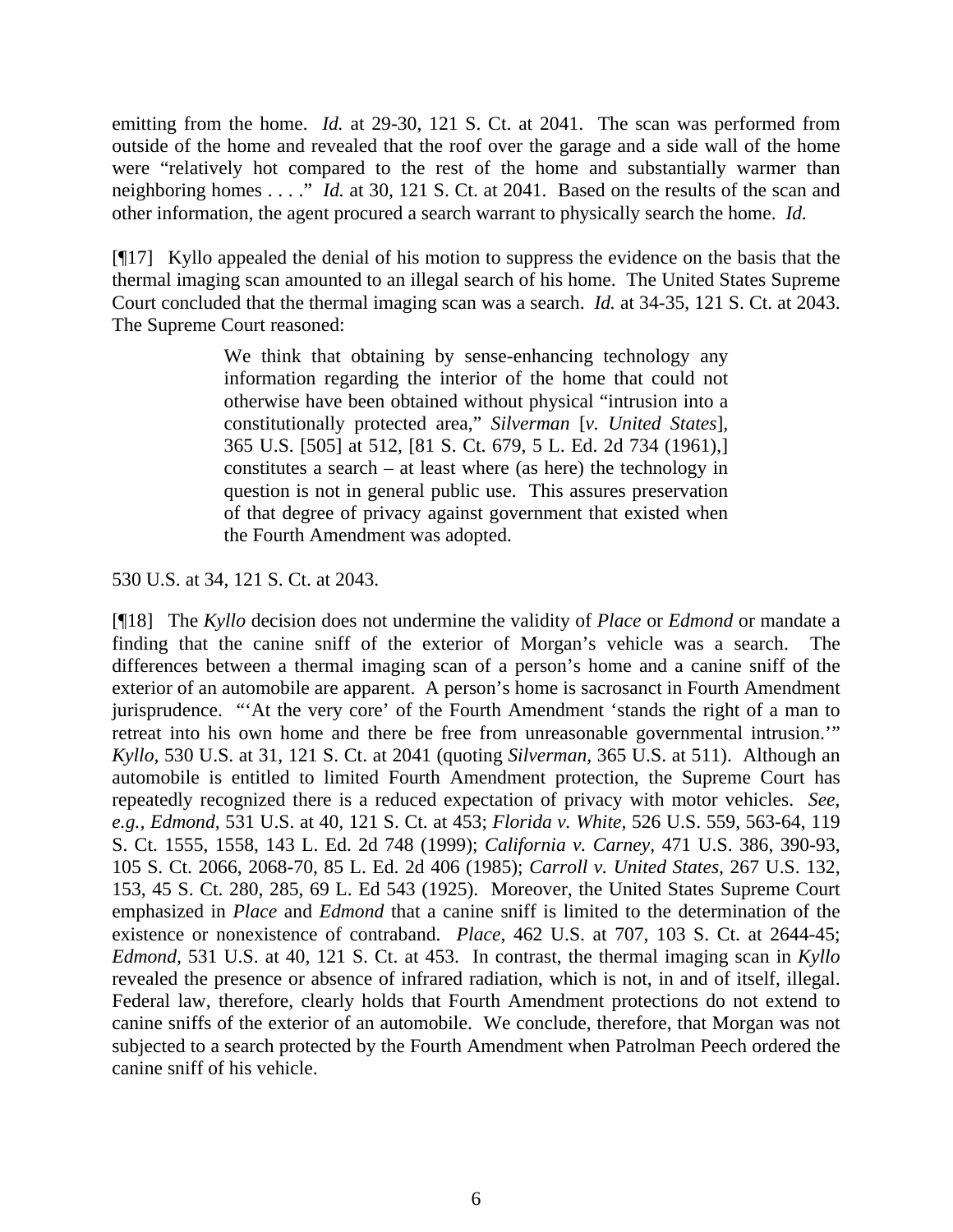[¶19] Morgan also argues that Article 1, Section 4, of the Wyoming Constitution provides greater protection than the federal constitution. Article 1, Section 4, states:

> The right of the people to be secure in their persons, houses, papers and effects against unreasonable searches and seizures shall not be violated, and no warrant shall issue but upon probable cause, supported by affidavit, particularly describing the place to be searched or the person or thing to be seized.

Relying on decisions from other states, Morgan insists that, under our state Constitution, a canine sniff is a search, subject to constitutional protection. It is true that some states have interpreted their state constitutions as providing broader protections than those guaranteed by the Fourth Amendment. *See, e.g., Commonwealth v. Rogers,* 849 A.2d 1185, 1190 (Pa. 2004); *State v. Tackitt,* 67 P.3d 295, 300 (Mont. 2003); *Commonwealth v. Martin,* 626 A.2d 556, 559-60 (Pa. 1993); *State v. Pellici,* 580 A.2d 710, 715 (N.H. 1990); *People v. Dunn,* 564 N.E.2d 1054, 1057 (N.Y. 1990); *Pooley v. State,* 705 P.2d 1293, 1311 (Alaska Ct. App. 1985). Those states have ruled that canine sniffs are included within the category of searches protected by their state constitutions. *Id.* 

[¶20] While this Court is certainly open to an argument that Article 1, Section 4, of the Wyoming Constitution provides greater protection against unreasonable searches than the Fourth Amendment, Morgan did not present a sufficient state constitutional analysis to persuade us to consider that issue in this case. We have repeatedly directed that, in order for this Court to undertake an independent state constitutional analysis, the appellant must "use a precise and analytically sound approach and provide us with the proper arguments and briefs to ensure the future growth of this important area of law." *Saldana v. State,* 846 P.2d 604, 624 (Wyo. 1993) (Golden, J., concurring). *See also*, *Gronski v. State,* 910 P.2d 561, 565-66 (Wyo. 1996); *Dworkin v. LFP, Inc.,* 839 P.2d 903, 909 (Wyo. 1992).

[¶21] In this case, Morgan simply relies on the decisions of other states in arguing for a broad interpretation of Wyoming's constitutional protections against unreasonable searches and seizures. That method does not satisfy our specific requirements. Therefore, we reserve, for another time, the question of whether Article 1, Section 4 of our state Constitution provides greater protection from warrantless canine sniffs than the Fourth Amendment.

## **C. Reliability of Drug Dog**

[¶22] In his second issue, Morgan argues that the drug dog alert was not probable cause to justify a warrantless search of his vehicle because the State did not establish that the dog was reliable. The State argues that Morgan failed to preserve this issue when he entered his conditional plea of guilty in the district court.